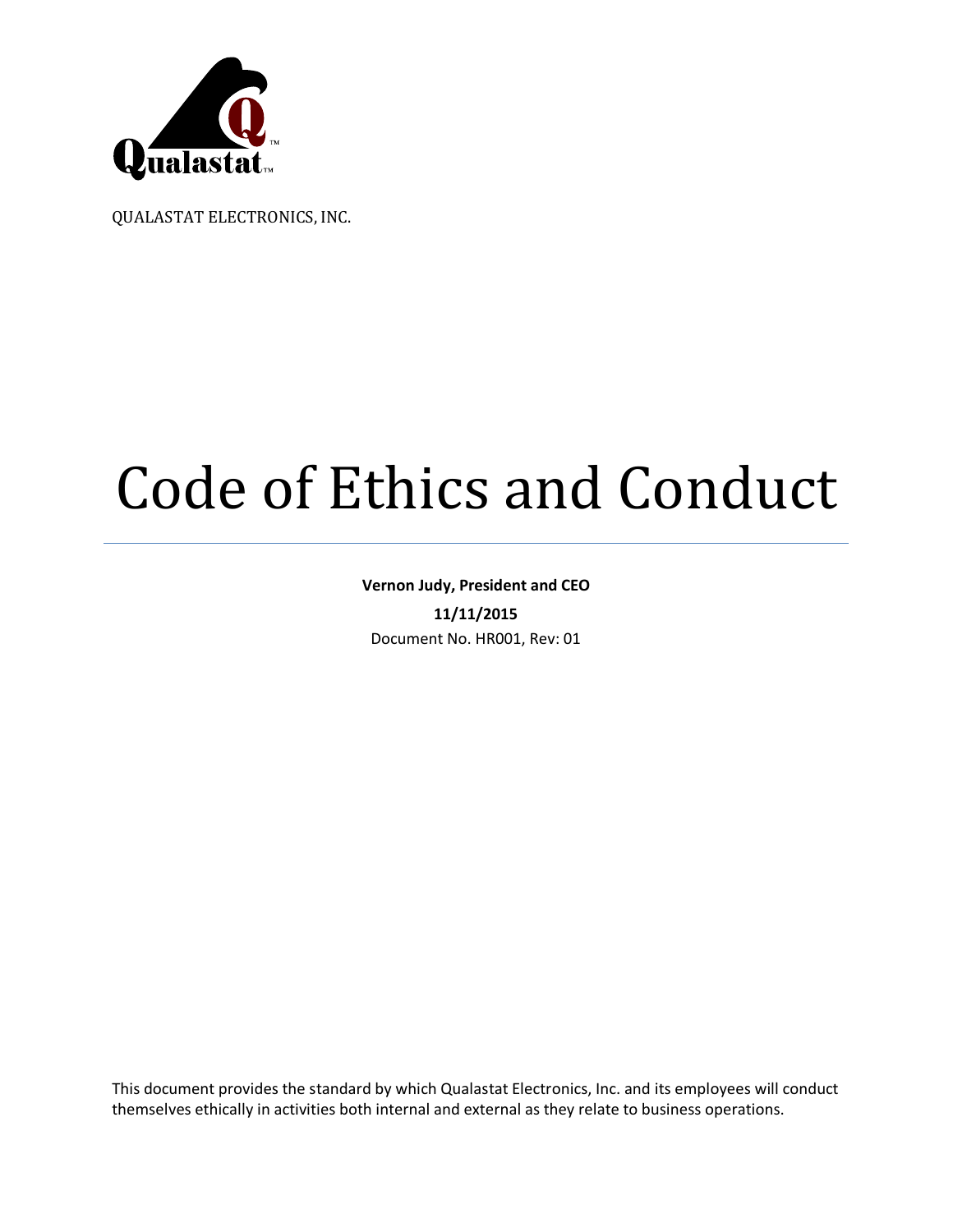# **Our Values**

#### People

- · Treat others with respect and dignity.
- · Be sympathetic and understanding.
- · Welcome diversity: people and their opinions.
- · Recognize and reward accomplishment.
- · Collaborate with fellow employees to improve the skill sets of all.

#### Integrity

- · Tell the truth.
- · Be forthright with no hidden agendas.
- · Obey and respect the law, government regulation, and company policy.
- · Honor commitments to each other, customers, and suppliers.
- · Be accountable.

#### Excellence

- · Improve performance continually.
- · Continuous innovation in all that we do.
- · Achieve the highest levels of quality and efficiency.
- · Perform work in accordance with best practices.
- · Strive to be the best.

# **The Code of Conduct**

Qualastat's Values of People, Integrity, and Excellence are the foundation for our Code of Ethics and Conduct. The Code provides guidance about business behavior expected of the Qualastat community as we work and interact with customers, coworkers, and suppliers. The Code applies to company ownership, officers, employees, and in certain respects to suppliers, consultants, and representatives.

Employees are encouraged to contact their supervisor or the Ethics Office to: resolve concerns, report potential ethics violations, or to obtain advice concerning ethics-related issues.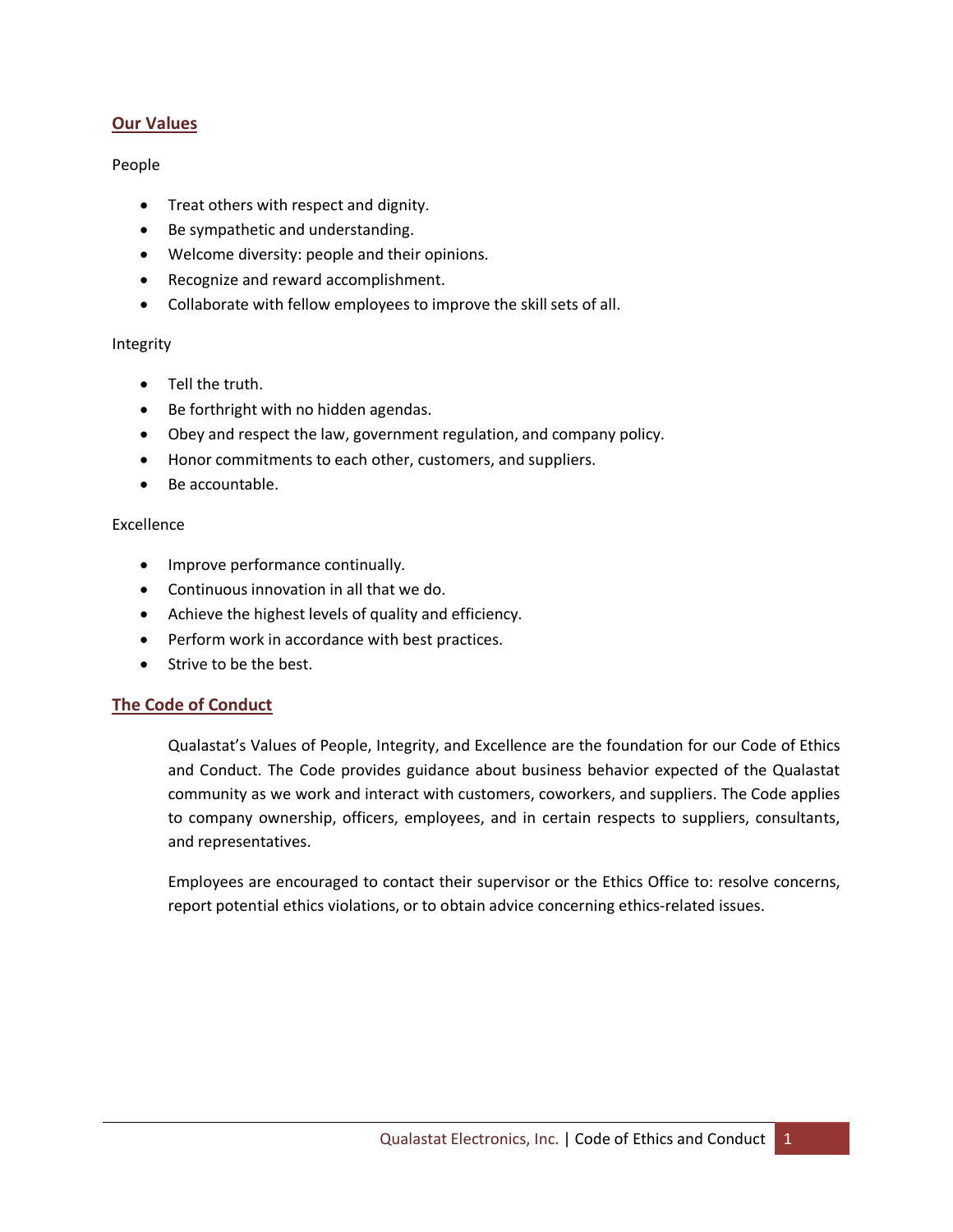# **Code of Conduct Responsibilities**

Responsibilities of Employees:

- · Foster a culture of ethical behavior.
- · Understand and adhere to the standards of behavior outlined in the Code and related company policy, guidelines, and rules.
- · Seek advice from the appropriate company resources to obtain answers to questions concerning a course of action.
- · Report instances of observed or suspected misconduct.
- · Cooperate with any investigations of alleged misconduct or violation of policy, procedure, rule, regulation, or law.

Responsibilities of Leaders:

- · Serve as an ethical role model by treating people appropriately, acting with integrity, and performing with excellence.
- · Promote a culture of compliance to the code, policies, procedures, regulations, and laws.
- · Foster an open environment the permits employees to be comfortable when raising questions or concerns without fear of retaliation.
- · Communicate and demonstrate intolerance for unethical behavior.
- · Enlist available resources and the Ethics Office to assist in resolving issues.
- · Earn trust by leading according to Qualastat's values.
- · Ensure that employees are aware and compliant of company ethics.

# **Code of Conduct – No Retaliation**

It is strictly prohibited that adverse actions be taken against anyone who reports conduct that he or she reasonably believes is illegal or otherwise violates the Code. Even if the report is ultimately mistaken, the employee who reported the potential violation shall not be discharged, demoted, suspended, threatened, harassed, or treated in any adverse manner because of such a report, including reports made to government agencies. Potential retaliatory acts will be thoroughly investigated and appropriate action taken. An employee found to have retaliated against a reporting individual will face disciplinary action and potential termination of employment.

# **Comply with Laws and Regulations**

All owners, officers, employees, and business partners such as suppliers, consultants, and representatives must obey applicable laws and regulations. This includes FAR's (Federal Acquisition Regulations). As a government contractor, the laws and regulations affecting Qualastat are complex. Therefore, it is important to seek advice and guidance through the Ethics Office to ensure compliance.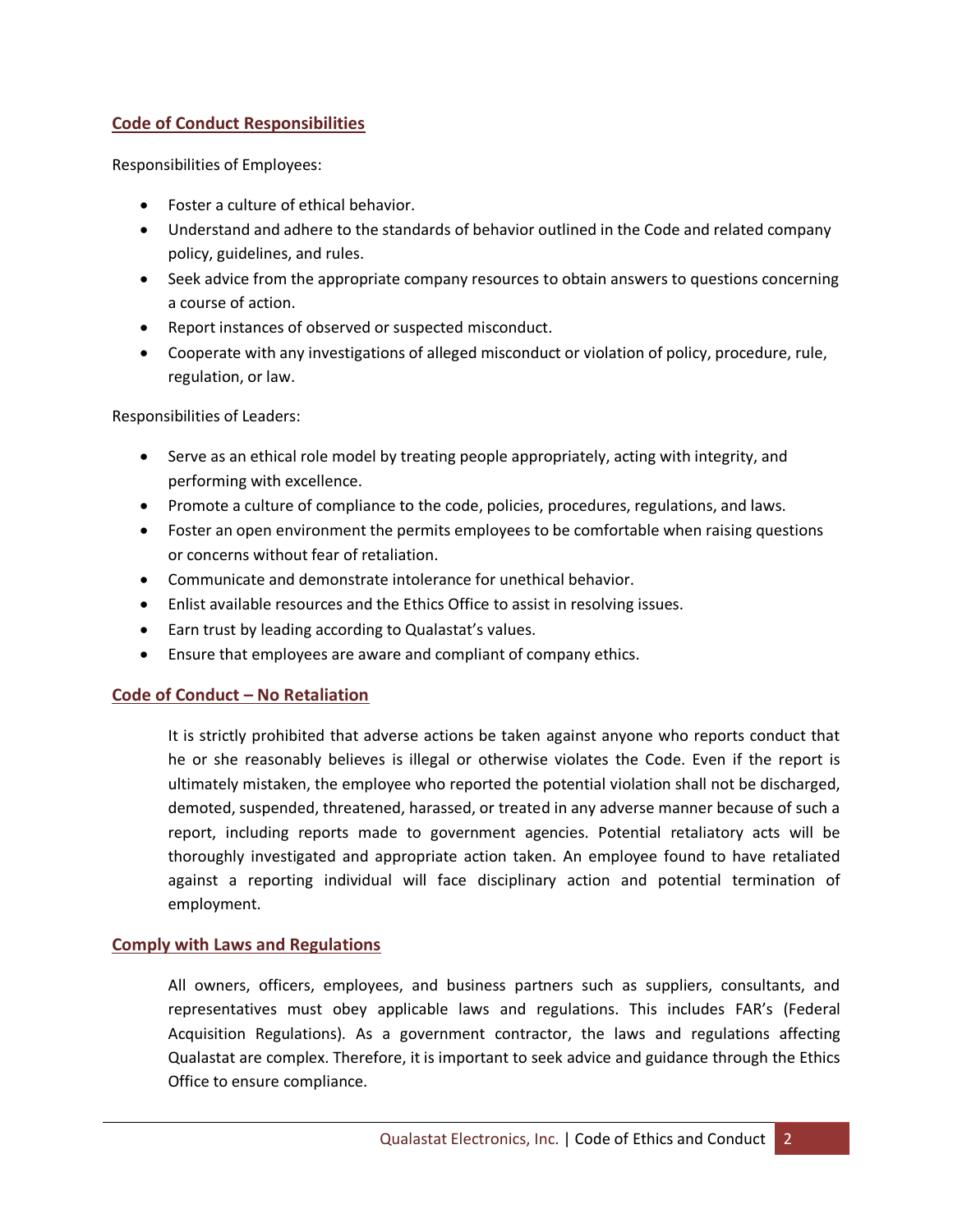# **Treat People in an Ethical Manner**

We are committed to a nurturing and rewarding environment for our employees that will help them to achieve the rewards of personal and professional growth. We are committed to honesty, fairness, just management, and a safe and healthy environment. We shall comply with all applicable, work-place laws and regulations to ensure that employee health is protected. We maintain a drug-free, secure workplace where employees are attentive to hazard prevention. Each employee is responsible to follow safety and health rules, to observe posted warnings, and to report any accidents, injuries, and unsafe equipment, practices, or conditions to appropriate leadership.

All employees are expected to treat fellow employees, customers, and business partners with respect and dignity. Each employee shall be honorable, trustworthy, and responsible. We value an inclusive workforce in order to promote diversity of thinking, the type that helps us reach solutions so we may achieve excellence. We are committed to fair employment practices that are made regardless of race, color, creed, religion, ethnicity, national origin, sex, sexual orientation, gender identity and expression, age disability, or veteran status. We will not tolerate harassment or discrimination of any kind.

Our customers will be treated with the utmost respect so that we may have long-standing relationships; the customer is king. We will do this by maintaining delivery schedules, selling our products at a fair price, and assuring the quality of each product.

Our suppliers and partners are inextricably linked to our success. Therefore, we are committed to fair competition and being a good customer that treats its vendors and partners as extensions of the Qualastat community.

With respect for the communities in which we live and work, we are committed to observe sound environment business practices and act as concerned, responsible neighbors so as to reflect all aspects of good citizenship. As part of this commitment, we will strive to do no environmental harm, and each employee is responsible for observing sensible environmental practices.

# **Maintain Financial Integrity**

The company's financial records including books, cost accounts, and financial statements shall properly document all assets and liability, accurately reflect all transactions, and be maintained in accordance with company policy, Generally Accepted Accounting Principles (GAAP), and applicable laws and regulations. Company funds may not be used for any unethical purpose. No false entries shall ever be made on our books or company records. Undisclosed or unrecorded funds or assets may not be established. All company books, records, accounts, and financial statements must be maintained in reasonable detail, must appropriately reflect the company's transactions, and must conform to applicable legal requirements and to our system of internal controls. Any and all concerns about financial reporting should be raised with supervisors, the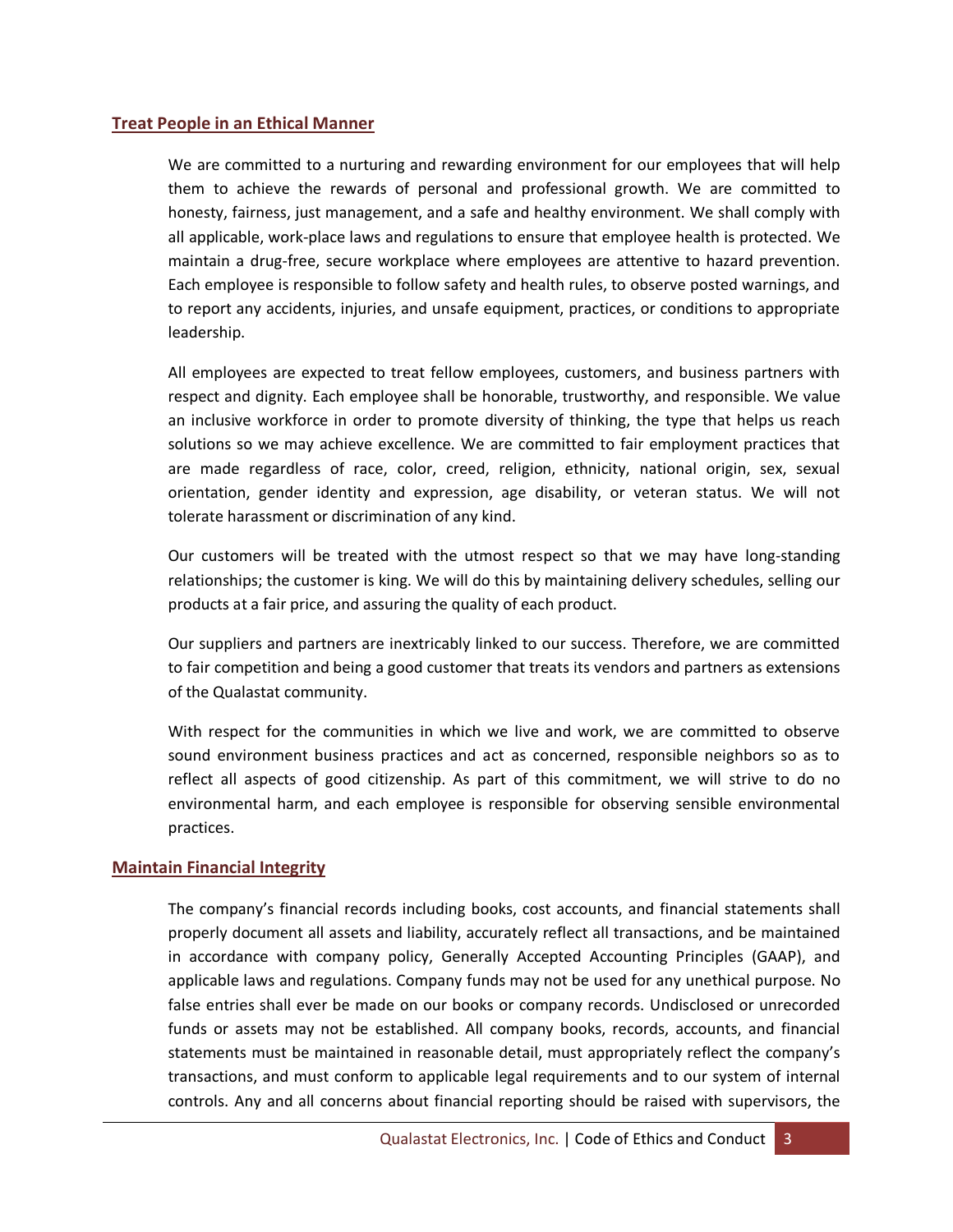financial department, ownership, or the Ethics Office. Those who become aware of employee questions or concerns must make sure that these issues are properly elevated within the company to ensure an appropriate response.

# **Accurately Record Labor and Other Costs**

Accurately charging labor, material, and other costs is essential to maintaining the integrity of customer billings, financial reporting, and planning. Deliberate mischarging of work time or timecard fraud violates company policy and the law. Knowingly charging an unauthorized account or cost objective, knowingly approving such mischarges, or shifting costs to improper accounts is strictly prohibited. Each employee is responsible for ensuring that labor, travel, material, and other expenses are recorded truthfully. Supervisors, the finance department, and the Ethics Office must be contacted if an employee has questions or concerns about the charging of labor and other costs.

#### **Steer Clear of Accepting or Giving Improper Gifts**

Qualastat does not sell nor buy goods and services that have even the perception of favorable treatment resulting from having been sought, received, or given in exchange for furnishing or receiving business courtesies. Employees will not give or accept business courtesies that could reasonably be perceived as influencing the company's business transactions. Promotional items with little intrinsic value totaling \$10 or less may be given to customers and/or received from vendors. It is acceptable that meals, refreshment, and entertainment will be provided and accepted by Qualastat employees to further relationships with customers and vendors. Such meals, refreshments, and entertainment should never violate the standards of the customer or vendor's organization and should be consistent with marketplace practices, infrequent in nature, and may never be lavish or extravagant (rule of thumb is \$25 or less per person). Giving or receiving gifts with a market value of \$100 or more is expressly prohibited without the express, written consent of the Ethics Office.

Before any business courtesy is exchanged with a government employee, a Qualastat employee has the responsibility to seek guidance from the Ethics Office. Laws governing such interactions are complex and fluid. Therefore, it is important that the laws and regulations are thoroughly reviewed before any such exchange is made.

# **Avoid and Steer Clear of Conflicts of Interest, Disclose Potential Conflicts**

Nepotism or other conflicts of interest  $-$  even if in appearance  $-$  are to be avoided. Any relationship, influence, or activity that might impair - or even appear to impair - an employee's ability to make fair, objective decisions when performing their job duties must be disclosed to the Ethics Office for review and resolution. Examples of such conflicts include: dual or prior employment by a customer, competitor, or supplier; placement of business where the employee or family member has an interest; acting independently as a consultant to a customer or